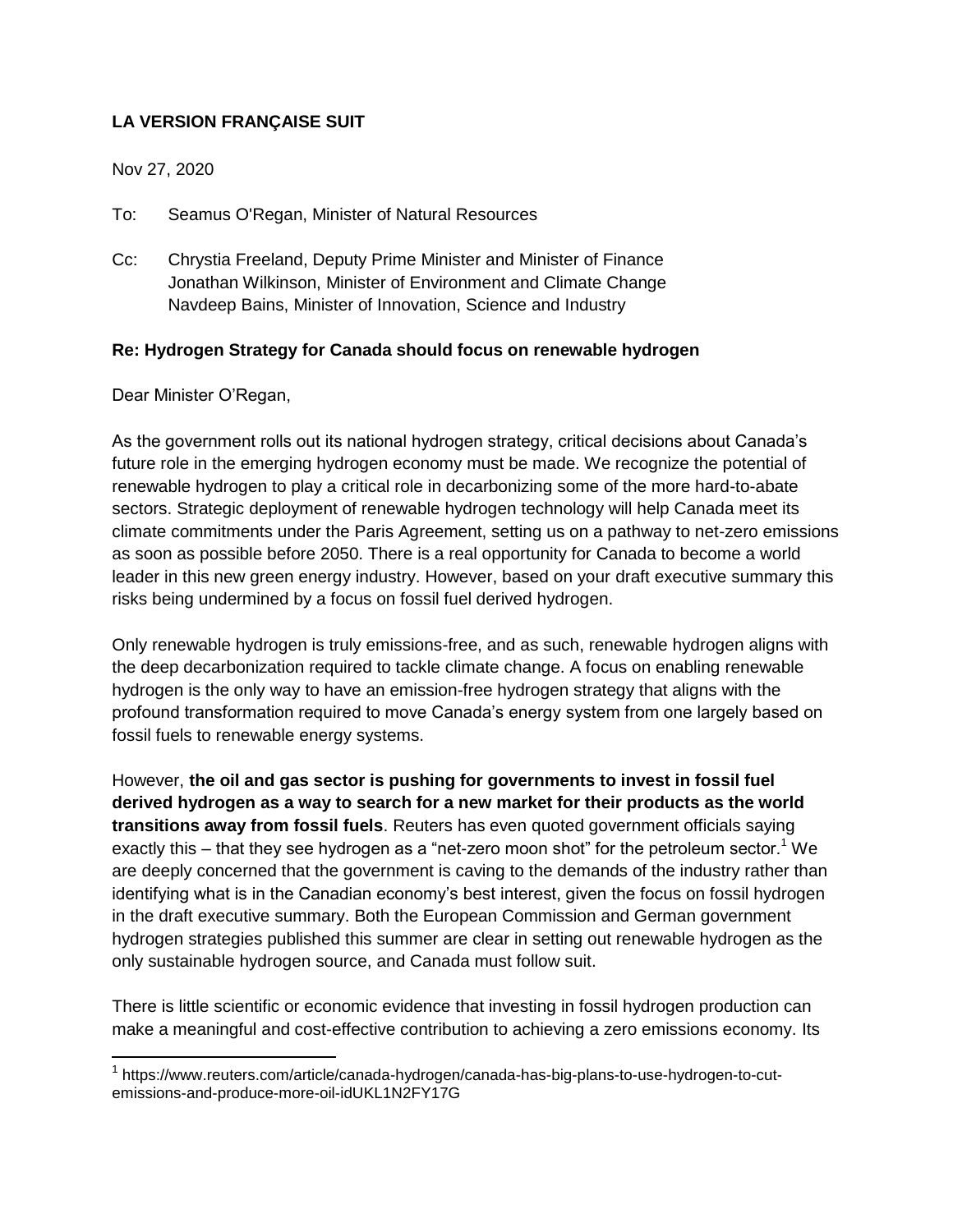abatement potential relies on carbon capture and storage (CCS) technology, an unproven technology which falls short of a zero emissions objective and is still prohibitively expensive. In addition, CCS does not address methane leakage from the production or transportation of natural gas - and as we know, methane emissions are consistently underreported.<sup>2</sup> Nor does it address the other impacts associated with exploring and developing fossil gas deposits, including Indigenous rights violations, biodiversity, water, air quality, and the industry's failures to remediate wells. **Renewable hydrogen is projected to be more cost-effective than even unabated fossil hydrogen by 2030**. <sup>3</sup> Fossil-fuel based technologies are expected to have limited cost reduction potential relative to the expected cost reductions for electrolysis.<sup>4</sup> While most of the technologies used for blue hydrogen are already mature technologies, there is still a lot of potential for innovation and cost reduction in the green hydrogen process, as large scale electrolysis is a novel field of application.<sup>5</sup>

All new government investments must be focused on rapid transition to carbon-free energy systems. To the extent that any public resources are available for hydrogen development, they should be reserved for renewable hydrogen for the hardest-to-decarbonize sectors that do not have viable decarbonization alternatives. Canada should not be providing any form of financial support for the development of fossil-fuel derived hydrogen. Support for research and development of natural gas for the production of hydrogen, as well as for infrastructure, falls under the international definitions for fossil fuel subsidies. **Any funding for fossil hydrogen is a fossil fuel subsidy and goes against Canada's G7 and G20 commitments to eliminate inefficient subsidies.**

Hydrogen is and will continue to be a scarce resource during the growth of this emerging energy sector. Scaling up its production and converting fuel systems to use it will take time, hence it should be prioritised for the sectors most difficult to decarbonise, where there aren't other viable options. Hydrogen use will need to be targeted at industrial processes that are not easily directly electrified, such as low carbon steel production. In the transport sector, renewable hydrogen should be used where cleaner alternatives do not exist, like aviation.

Hydrogen is not a suitable alternative fuel for space and water heating, as suggested in the draft strategy, because of energy conversion losses and existing infrastructure is not equipped to handle more than a very low percentage of hydrogen blended into fossil gas, due to the corrosive nature of pure hydrogen to steel. Household appliances, likewise, are not equipped to burn pure hydrogen. The draft strategy supports the injection of hydrogen into the gas grid for space and water heating, but in effect, this is merely an argument for extended use and reliance on fossil gas. Blending a negligible volume of hydrogen into carbon emitting fossil gas is a

<sup>&</sup>lt;sup>2</sup> https://www.bnnbloomberg.ca/methane-emissions-are-higher-than-thought-in-canadian-oil-patch-1.1522049

<sup>&</sup>lt;sup>3</sup> https://ieefa.org/morgan-stanley-green-hydrogen-could-be-economically-competitive-by-2023/

<sup>4</sup> https://www.imperial.ac.uk/sustainable-gas-institute/research-themes/white-paper-series/white-paper-3 a-greener-gas-grid-what-are-the-options/

<sup>5</sup> https://www.e3g.org/news/a-global-green-hydrogen-market-made-in-germany/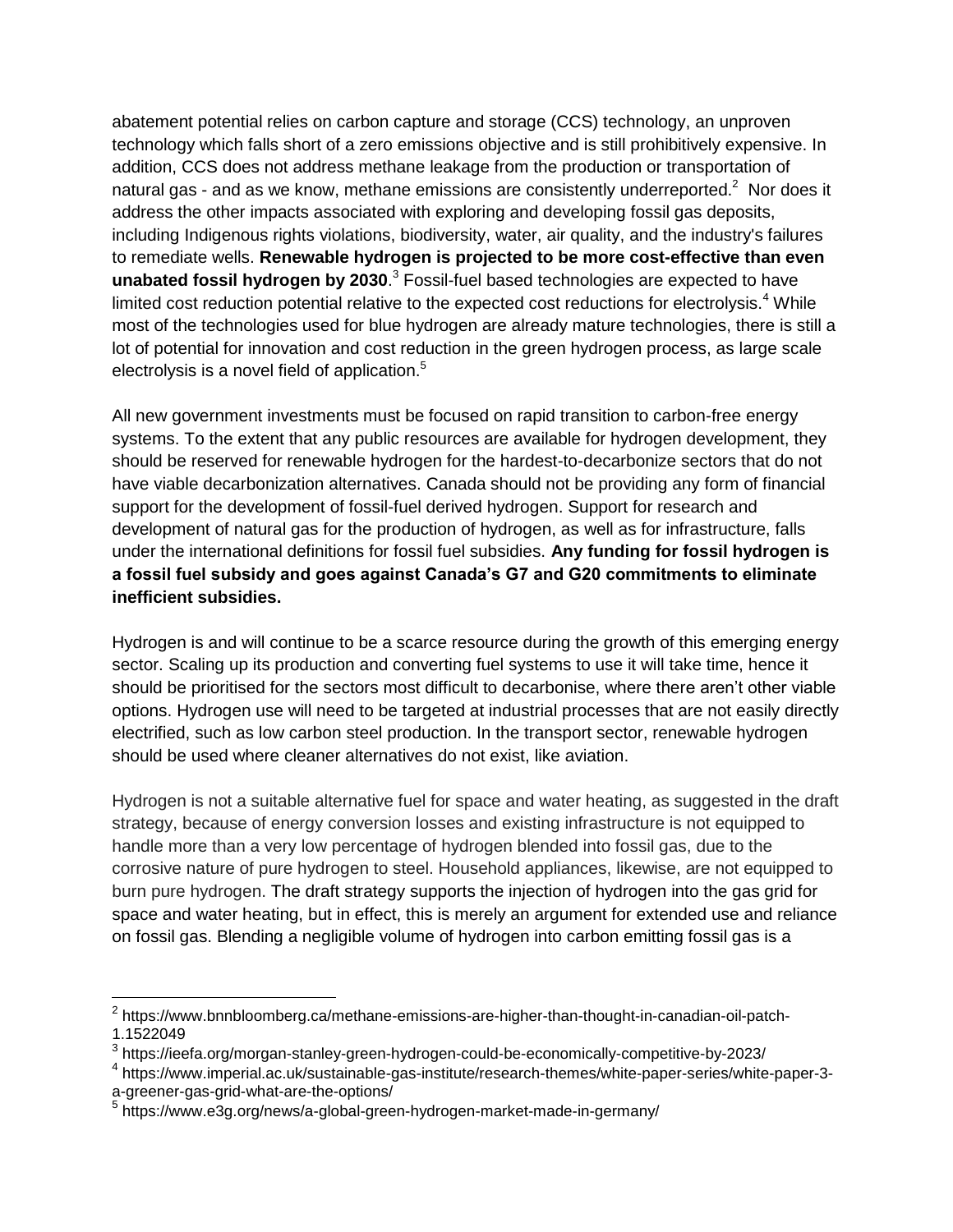dangerous distraction from realistic measures to decarbonize space and water heating, specifically retrofits, energy efficiency and heat pumps.

We are also concerned about linking hydrogen to the development of small modular reactors (SMR), given significant concerns with the feasibility, costs, safety and timeliness of the technology. SMRs are an expensive distraction from more viable, cost-competitive decarbonization solutions. Developing new nuclear energy is too slow to address the climate crisis – as well as more expensive – compared to renewable energy and energy efficiency. $6$  No SMRs have yet been built and the models being proposed will take a decade or more to develop. A Canadian study found that energy from small nuclear reactors would be up to ten times the cost of renewable energy.<sup>7</sup> Nuclear-powered hydrogen is not renewable hydrogen.

Finally, the debate around hydrogen has been defined by the use of a colour code "green/blue/grey/etc.". This only serves the fossil fuel industry as it masks the real environmental impacts of blue hydrogen. We therefore believe that no such coding should be used in official documents. The correct definitions should be renewable hydrogen (using only renewable electricity via electrolysis) and fossil hydrogen (all other types).

We're in the middle of a climate emergency and what's needed is strong leadership to move us away from dependence on the dirty oil, coal and gas fuels that are causing this crisis. The development of a hydrogen strategy must be truly green, building on Canada's renewable energy advantages, and not be a route to keep the fossil fuel industry limping on past its sell by date.

Sincerely,

 $\overline{a}$ 

| Julia Levin, Environmental Defence Canada                           |
|---------------------------------------------------------------------|
| Teika Newton, Climate Action Network Canada                         |
| Émile Boisseau-Bouvier, Équiterre                                   |
| Keith Stewart, Greenpeace                                           |
| Tom Green, David Suzuki Foundation                                  |
| Robin Edger, Canadian Association of Physicians for the Environment |
| Bronwen Tucker, Oil Change International                            |
| Tzeporah Berman, Stand.Earth                                        |
| Peter McCartney, Wilderness Committee                               |
| Kate Higgins, Oxfam Canada                                          |
| Jamie Kneen, MiningWatch Canada                                     |
| Gurprasad Gurumurthy, Ecology Action Centre                         |
| Theresa McClenaghan, Canadian Environmental Law Association         |
| Gretchen Fitzgerald, Sierra Club Canada Foundation                  |
| Cam Fenton, 350.org                                                 |

 $^6$  https://www.lazard.com/media/451419/lazards-levelized-cost-of-energy-version-140.pdf

<sup>&</sup>lt;sup>7</sup> https://policyoptions.irpp.org/magazines/august-2020/small-modular-reactors-arent-the-energy-answerfor-remote-communities-and-mines/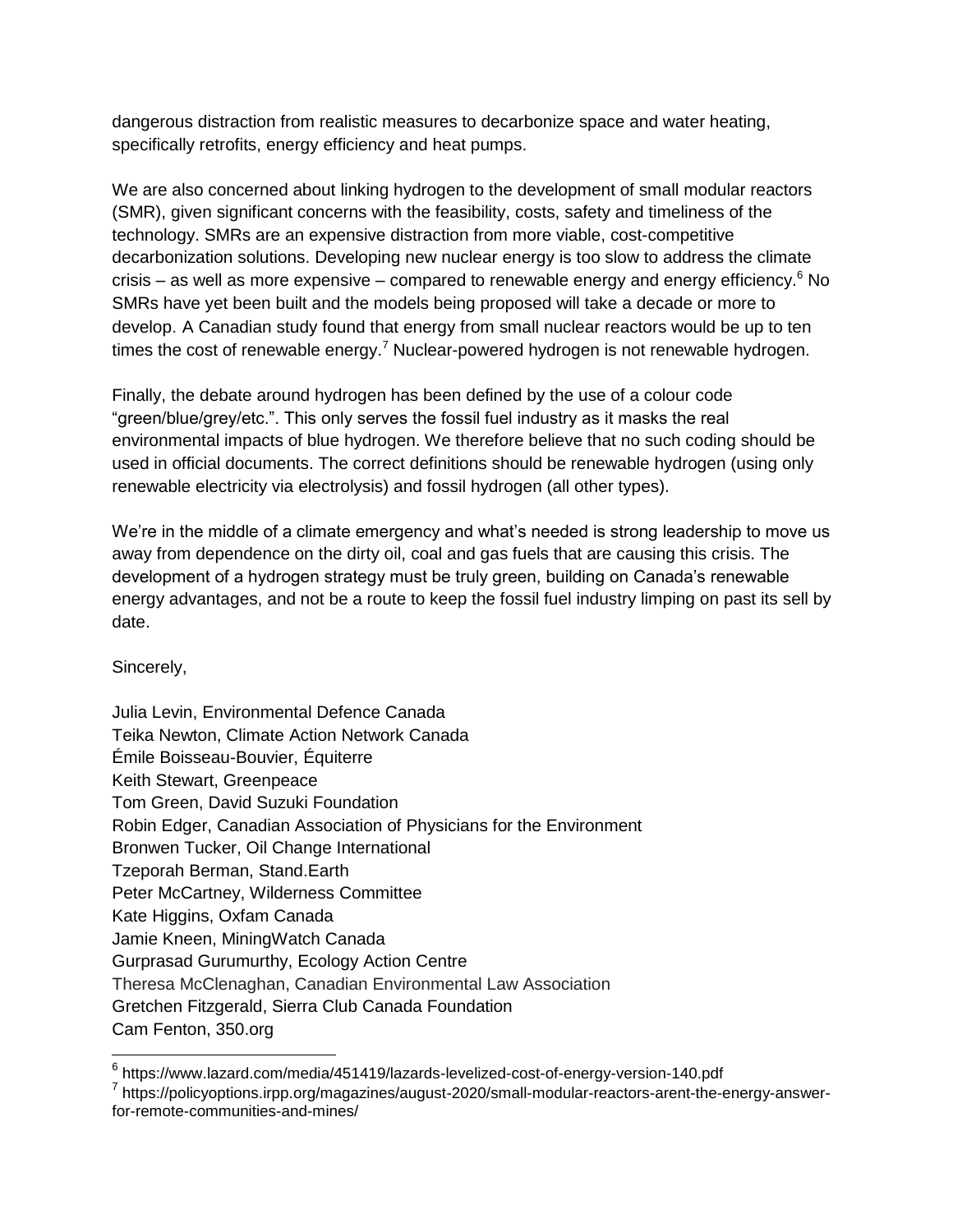Angus Wong, SumOfUs Claire Gallagher, Leadnow Caitlyn Vernon, Sierra Club BC André-Yanne Parent, Climate Reality Project Adam Scott, Shift | Action for Pension Wealth and Planet Health Regan Boychuk, Alberta Liabilities Disclosure Project Tracey Saxby, My Sea to Sky Brennain Lloyd, Northwatch Angela Bischoff, Ontario Clean Air Alliance Citizens' Climate Lobby Canada Energy Mix Productions Climate Justice Victoria Howard Breen, Extinction Rebellion Vancouver Island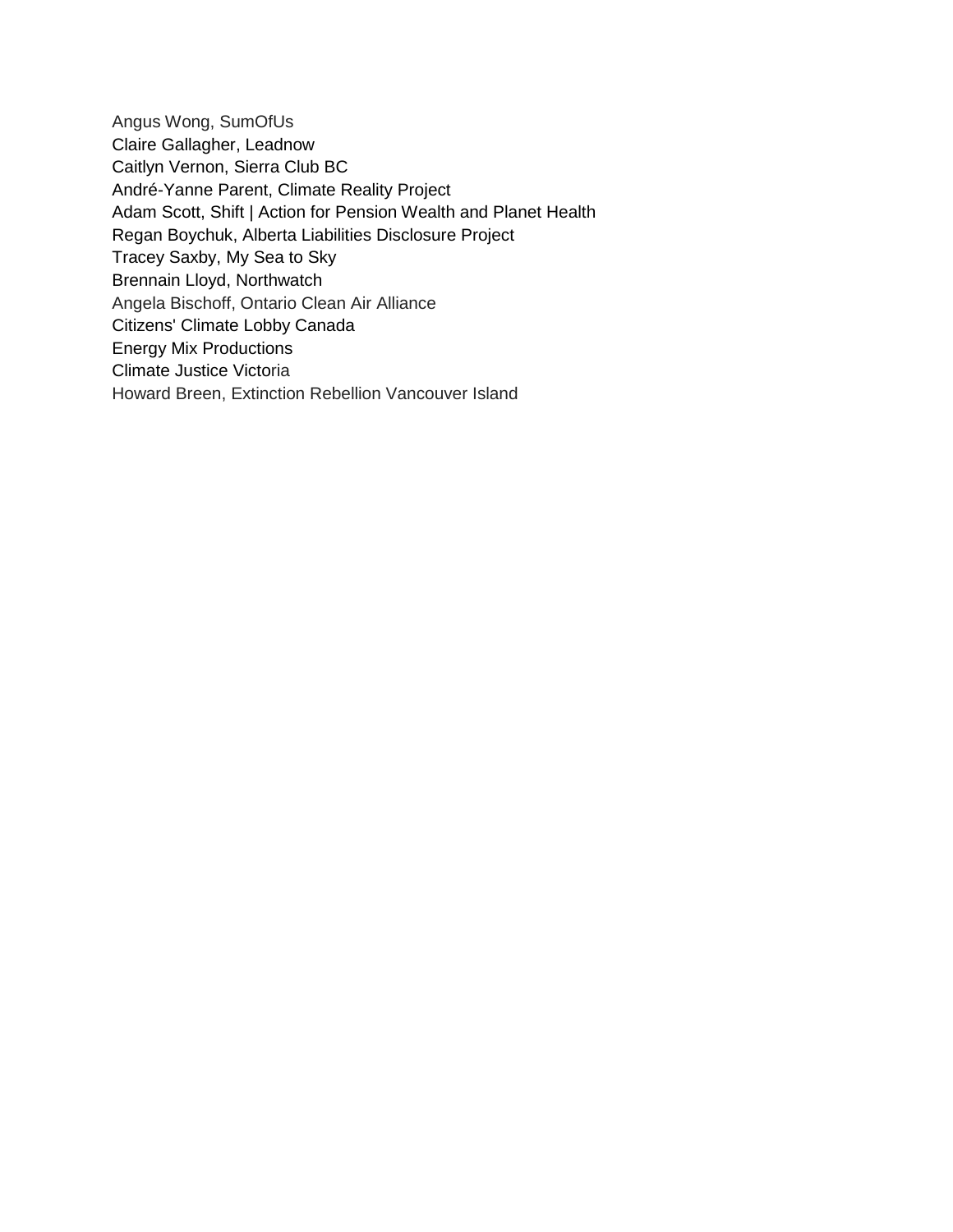## 27 novembre 2020

- À: Seamus O'Regan, Ministre des Ressources naturelles
- Cc: Chrystia Freeland, Vice-Première Ministre et Ministre des Finances Jonathan Wilkinson, Ministre de l'Environnement et du Changement climatique Navdeep Bains, Ministre de l'Innovation, des Sciences et de l'Industrie

## **Objet : La Stratégie canadienne sur l'hydrogène devrait se concentrer sur l'hydrogène renouvelable**

Monsieur le Ministre O'Regan,

Alors que le gouvernement présente sa stratégie nationale sur l'hydrogène, des décisions importantes doivent être prises quant au rôle futur du Canada dans l'économie émergente de l'hydrogène.

Nous reconnaissons que l'hydrogène renouvelable peut jouer un rôle essentiel dans certains des secteurs les plus difficiles à décarboner. Le déploiement stratégique de la technologie de l'hydrogène renouvelable aidera le Canada à respecter ses engagements climatiques dans le cadre de l'Accord de Paris, nous mettant sur la voie du zéro émission nette le plus tôt possible d'ici 2050. Le Canada a une réelle opportunité de devenir un leader mondial de cette nouvelle industrie de l'énergie verte. Toutefois, selon votre projet de sommaire, cette possibilité risque d'être compromise par la place importante accordée à l'hydrogène dérivé des combustibles fossiles.

Seul l'hydrogène issu de sources renouvelables est réellement exempt d'émissions de gaz à effet de serre et s'aligne à nos objectifs de décarbonation profonde pour lutter contre les changements climatiques. Se concentrer sur l'hydrogène renouvelable est la seule façon d'assurer que la stratégie sur l'hydrogène sans émissions contribue à la transformation nécessaire pour que le système énergétique canadien réponde aux défis climatiques.

Cependant, **le secteur gazier et pétrolier fait pression sur les gouvernements pour qu'ils investissent dans l'hydrogène dérivé des combustibles fossiles afin de trouver un nouveau marché pour leurs produits alors que le monde se détourne de ceux-ci**. L'agence de presse Reuters a même cité des responsables gouvernementaux affirmant exactement ceci: ils voient l'hydrogène comme une «approche de la dernière chance vers la carboneutralité» pour le secteur pétrolier.<sup>8</sup>

Nous sommes donc profondément préoccupé·e·s par le fait que le gouvernement cède aux demandes de l'industrie plutôt que d'identifier ce qui est dans le meilleur intérêt de l'économie canadienne, étant donné l'accent mis sur l'hydrogène fossile dans le projet de sommaire. Les

<sup>&</sup>lt;sup>8</sup> https://www.reuters.com/article/canada-hydrogen/canada-has-big-plans-to-use-hydrogen-to-cutemissions-and-produce-more-oil-idUKL1N2FY17G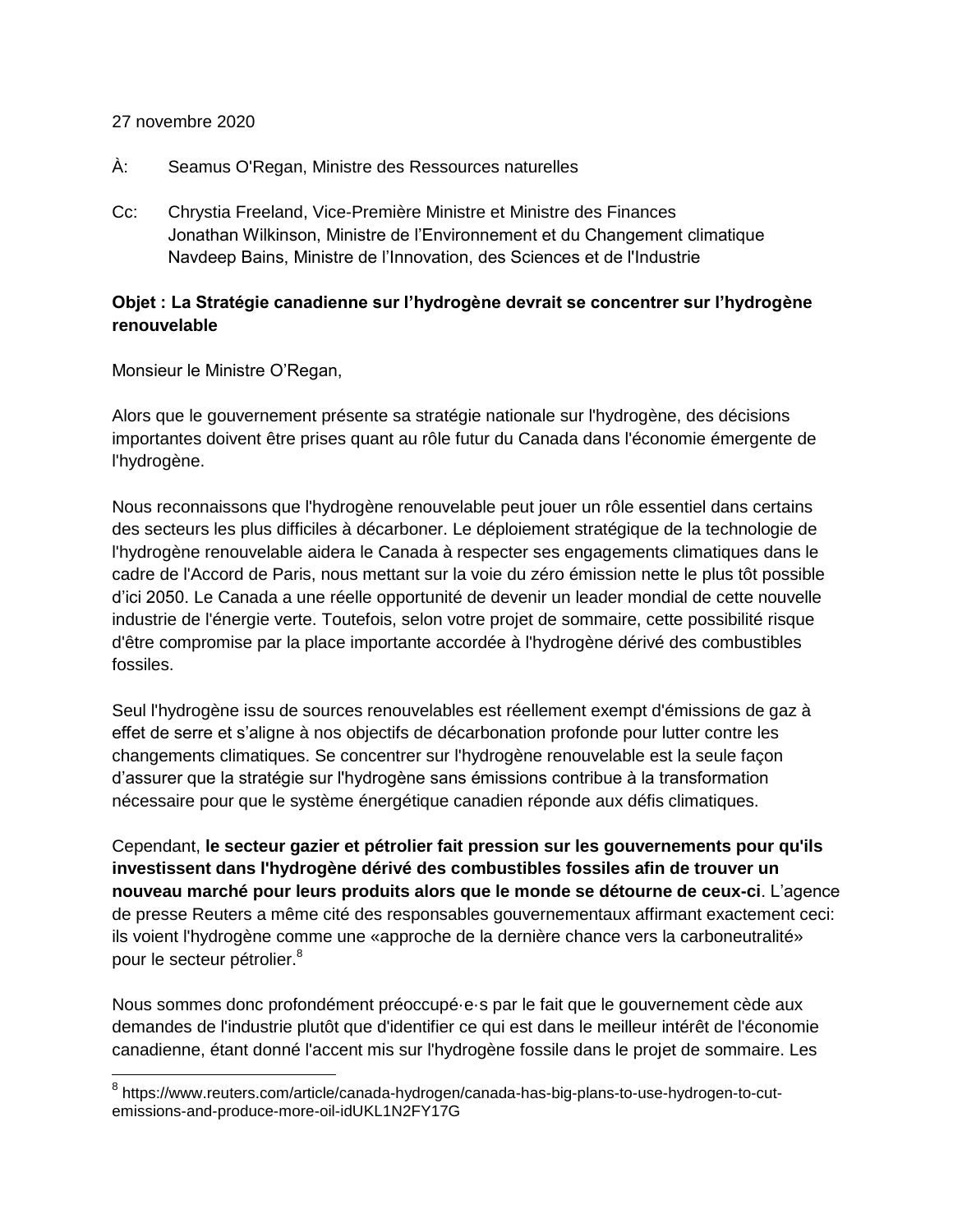stratégies de la Commission européenne et du gouvernement allemand en matière d'hydrogène publiées cet été établissent clairement que l'hydrogène renouvelable est la seule source d'hydrogène durable. Le Canada doit suivre cet exemple.

Il existe peu de preuves scientifiques et économiques que les investissements dans la production d'hydrogène fossile puissent contribuer de manière significative et rentable à la réalisation d'une économie zéro émission. Son potentiel de réduction repose sur la technologie du captage et du stockage du carbone (CSC), une technologie non éprouvée qui ne permet pas d'atteindre l'objectif de zéro émission et dont le coût reste prohibitif. En outre, le CSC ne s'attaque pas aux fuites de méthane provenant de la production ou du transport du gaz naturel et, comme nous le savons, les émissions de méthane sont systématiquement sous-évaluées. $^9$ Cette technologie n'aborde pas non plus les autres impacts liés à l'exploration et à l'exploitation des gisements de gaz fossile, notamment les atteintes aux droits des populations autochtones, la biodiversité, la qualité de l'eau et de l'air, et l'incapacité de l'industrie à remettre en état les puits. **D'ici 2030, l'hydrogène renouvelable devrait être plus rentable que l'hydrogène fossile.<sup>10</sup>** Les technologies basées sur les combustibles fossiles devraient avoir un potentiel de réduction des coûts limité par rapport aux réductions de coûts attendues pour l'électrolyse.<sup>11</sup> Si la plupart des technologies utilisées pour l'hydrogène bleu sont déjà matures, il existe encore un grand potentiel d'innovation et de réduction des coûts dans la production d'hydrogène vert, car l'électrolyse à grande échelle est un nouveau domaine d'application.<sup>12</sup>

Tous les nouveaux investissements publics doivent être axés sur une transition rapide vers des systèmes énergétiques sans carbone. Dans la mesure où des ressources publiques sont disponibles pour le développement de l'hydrogène, elles doivent être réservées à l'hydrogène renouvelable pour les secteurs les plus difficiles à décarboner qui ne disposent pas d'alternatives viables. Le Canada ne devrait fournir aucune aide financière pour le développement de l'hydrogène dérivé des combustibles fossiles. Le soutien à la recherche et au développement du gaz naturel pour la production d'hydrogène, ainsi qu'aux infrastructures, correspond aux définitions internationales des subventions aux combustibles fossiles. **Tout financement de l'hydrogène fossile est une subvention aux combustibles fossiles et va à l'encontre des engagements pris par le Canada dans le cadre du G7 et du G20 pour éliminer les subventions inefficaces.**

L'hydrogène est et continuera d'être une ressource limitée malgré la croissance de ce secteur énergétique émergent. L'augmentation de sa production et la conversion des installations en vue de son utilisation prendront du temps; c'est pourquoi il convient de donner la priorité aux secteurs les plus difficiles à décarboner, où il n'existe pas d'autres options viables. L'utilisation de l'hydrogène devra être ciblée sur les processus industriels qui ne peuvent être pas électrifiés

<sup>&</sup>lt;sup>9</sup> https://www.bnnbloomberg.ca/methane-emissions-are-higher-than-thought-in-canadian-oil-patch-1.1522049

<sup>10</sup> https://ieefa.org/morgan-stanley-green-hydrogen-could-be-economically-competitive-by-2023/

<sup>&</sup>lt;sup>11</sup> https://www.imperial.ac.uk/sustainable-gas-institute/research-themes/white-paper-series/white-paper-3a-greener-gas-grid-what-are-the-options/

<sup>&</sup>lt;sup>12</sup> https://www.e3g.org/news/a-global-green-hydrogen-market-made-in-germany/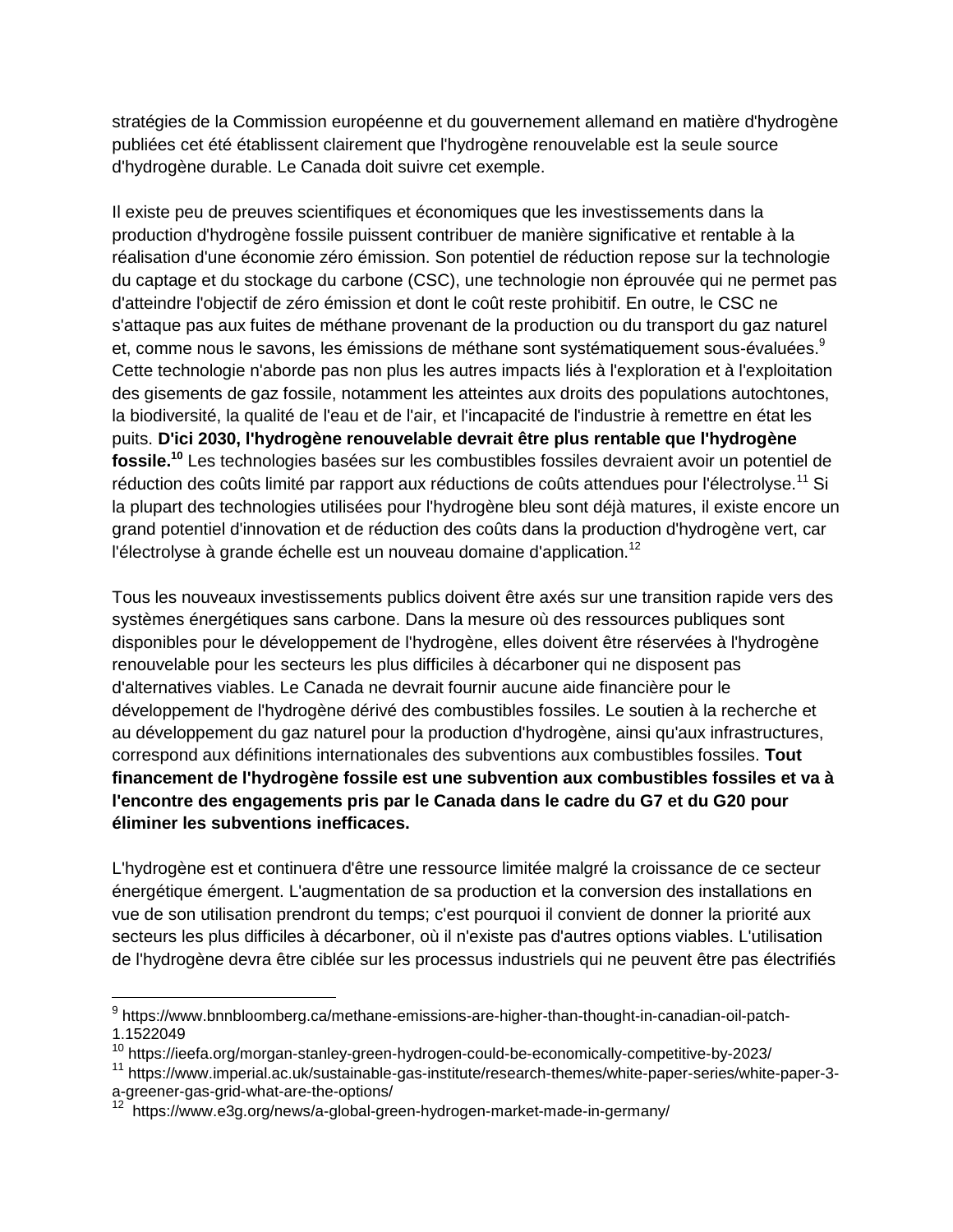facilement, tels que la production d'acier faible en carbone. Dans le secteur des transports, l'hydrogène renouvelable devrait être utilisé là où il n'existe pas d'autres solutions plus propres, soit dans des industries telles que l'aviation.

L'hydrogène n'est pas un combustible de substitution approprié pour le chauffage des bâtiments et de l'eau, comme le suggère le projet de stratégie nationale, en raison des pertes dues à la conversion de l'énergie. De plus, les infrastructures existantes ne sont pas équipées pour traiter plus qu'un très faible pourcentage d'hydrogène mélangé au gaz fossile, en raison de la nature corrosive de l'hydrogène pur pour l'acier. De même, les appareils ménagers ne sont pas équipés pour brûler de l'hydrogène pur. Le projet de stratégie nationale soutient l'injection d'hydrogène dans le réseau de gaz pour le chauffage des bâtiments et de l'eau, mais il ne s'agit simplement que d'un argument en faveur d'une utilisation et d'une dépendance accrues à l'égard du gaz fossile. Le fait de mélanger un volume négligeable d'hydrogène à du gaz fossile émetteur de carbone constitue une dangereuse distraction par rapport aux mesures réalistes visant à décarboner le chauffage des bâtiments et de l'eau, en particulier les rénovations, l'efficacité énergétique et les pompes à chaleur.

Nous sommes également inquiet·ète·s face à l'association de l'hydrogène au développement de petits réacteurs modulaires (PRM), en raison des préoccupations importantes concernant la faisabilité, les coûts, la sécurité et le temps de mise en œuvre de cette technologie. Les PRM représentent une distraction coûteuse par rapport à des solutions de décarbonation plus viables et plus compétitives en termes de coûts. Le développement de la nouvelle énergie nucléaire est trop lent pour faire face à la crise climatique - et plus coûteux - par rapport aux énergies renouvelables et à l'efficacité énergétique.<sup>13</sup> Aucun PRM n'a encore été construit et les modèles proposés prendront une décennie ou plus à se développer. Une étude canadienne a révélé que l'énergie provenant de petits réacteurs nucléaires serait jusqu'à dix fois plus chère que l'énergie renouvelable.<sup>14</sup> L'hydrogène d'origine nucléaire ne constitue donc pas un hydrogène renouvelable.

Enfin, le débat autour de l'hydrogène a été défini par l'utilisation d'un code couleur « vert/bleu/gris/etc. ». Ce code ne sert qu'à l'industrie des combustibles fossiles, car il masque les véritables impacts environnementaux de l'hydrogène bleu. Par conséquent, nous pensons qu'un tel code ne devrait pas être utilisé dans les documents officiels. Les définitions adéquates des types d'hydrogène devraient plutôt être « l'hydrogène renouvelable » (utilisant uniquement de l'électricité issues de sources renouvelables par électrolyse) et « l'hydrogène fossile » (tous les autres types).

En pleine urgence climatique, nous avons besoin d'un leadership fort pour mettre fin à notre dépendance au pétrole, au charbon et au gaz qui sont à l'origine de cette crise. L'élaboration d'une stratégie sur l'hydrogène se doit d'être véritablement verte et de s'appuyer sur les avantages du Canada en matière d'énergies renouvelables au lieu de se camoufler derrière un

 $\overline{a}$ 

<sup>&</sup>lt;sup>13</sup> https://www.lazard.com/media/451419/lazards-levelized-cost-of-energy-version-140.pdf

<sup>&</sup>lt;sup>14</sup> https://policyoptions.irpp.org/magazines/august-2020/small-modular-reactors-arent-the-energy-answerfor-remote-communities-and-mines/